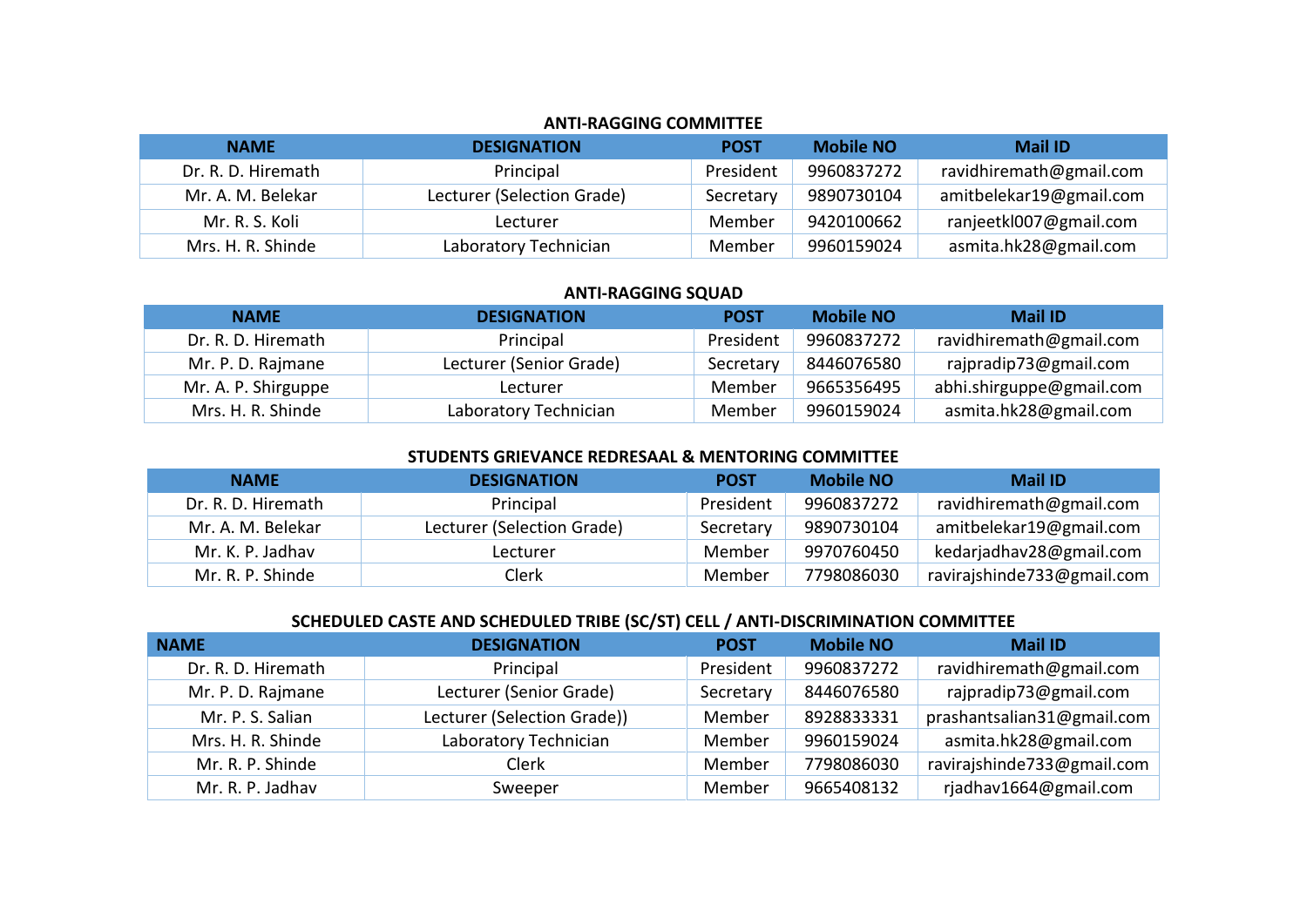# **TRAINING AND PLACEMENT CELL**

| <b>NAME</b>        | <b>DESIGNATION</b>         | <b>POST</b>                            | <b>Mobile NO</b> | <b>Mail ID</b>             |
|--------------------|----------------------------|----------------------------------------|------------------|----------------------------|
| Dr. R. D. Hiremath | Principal                  | President                              | 9960837272       | ravidhiremath@gmail.com    |
| Mr. A. M. Belekar  | Lecturer (Selection Grade) | Training &<br><b>Placement Officer</b> | 9890730104       | amitbelekar19@gmail.com    |
| Mrs. H. R. Shinde  | Laboratory Technician      | Member                                 | 9960159024       | asmita.hk28@gmail.com      |
| Mr. R. P. Shinde   | Clerk                      | Member                                 | 7798086030       | ravirajshinde733@gmail.com |

### I**NDUSTRY INSTITUTE PARTNERSHIP CELL**

| <b>NAME</b>        | <b>DESIGNATION</b>                                                     | <b>POST</b>                             | <b>Mobile NO</b> | <b>Mail ID</b>             |
|--------------------|------------------------------------------------------------------------|-----------------------------------------|------------------|----------------------------|
| Dr. R. D. Hiremath | Principal                                                              | President                               | 9960837272       | ravidhiremath@gmail.com    |
| Mr. A. M. Belekar  | Lecturer (Selection Grade)                                             | Secretary                               | 9890730104       | amitbelekar19@gmail.com    |
| Mr. P. D. Rajmane  | Lecturer (Senior Grade)                                                | Member                                  | 8446076580       | rajpradip73@gmail.com      |
| Mrs. Madhura Gune  | Unit Head, S.G. Phytopharma<br>Pvt. Ltd., Gokul Shirgaon,<br>Kolhapur. | Member<br>(Industry)<br>Representative) | 7875444013       | sgphyto@gmail.com          |
| Mr. R. P. Shinde   | Clerk                                                                  | Member                                  | 7798086030       | ravirajshinde733@gmail.com |

### **ENTREPRENEURSHIP DEVELOPMENT CELL**

| <b>NAME</b>         | <b>DESIGNATION</b>                  | <b>POST</b>                                | <b>Mobile NO</b> | <b>Mail ID</b>               |
|---------------------|-------------------------------------|--------------------------------------------|------------------|------------------------------|
| Dr. R. D. Hiremath  | Principal                           | President                                  | 9960837272       | ravidhiremath@gmail.com      |
| Mr. A. M. Belekar   | Lecturer (Selection Grade)          | Secretary                                  | 9890730104       | amitbelekar19@gmail.com      |
| Mr. P. S. Salian    | Lecturer (Selection Grade))         | Member                                     | 8928833331       | prashantsalian31@gmail.com   |
| Mr. Sachin Kumbhoje | Director, Apex Accelerator          | Member<br>(Skill Development)              | 8806342656       | sach.kumbhoje@gmail.com      |
| Mr. Amar Shaha      | Owner, Kavira Naturals,<br>Kolhapur | Member<br>(Entrepreneur<br>Representative) | 9890490911       | feedback@kaaviranaturals.com |
| Mrs. H.R. Shinde    | Laboratory Technician               | Member                                     | 9960159024       | asmita.hk28@gmail.com        |